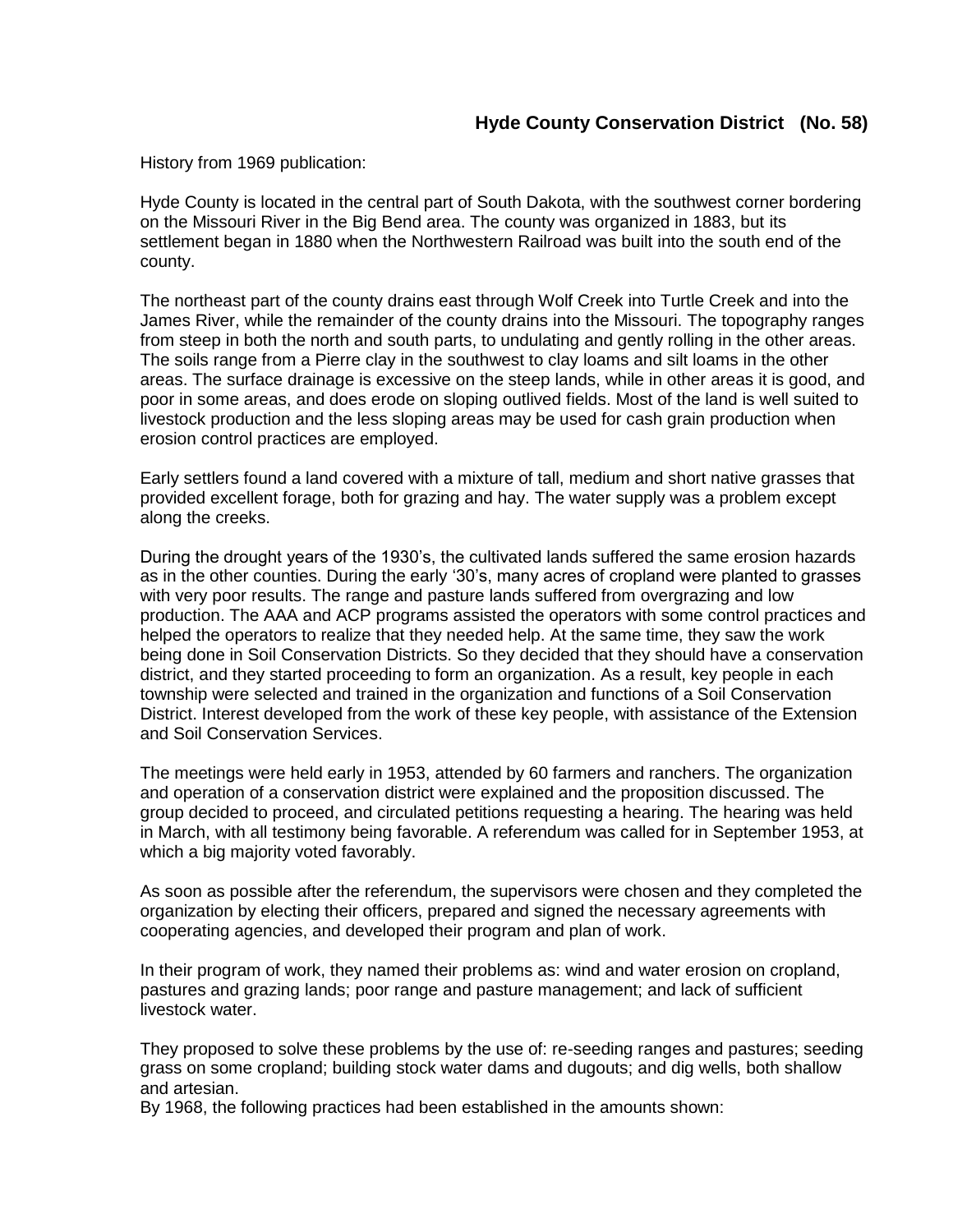| Contour farming                 | 1,790     | acres      |
|---------------------------------|-----------|------------|
| <b>Farm Ponds</b>               | 1,761     |            |
| Farmstead and feedlot plantings | 2,788     | linear ft. |
| <b>Field windbreaks</b>         | 245,151   | linear ft. |
| Pasture and hay land plantings  | 20,500    | acres      |
| Range proper use                | 148,785   | acres      |
| Range seeding                   | 335       | acres      |
| Spring developments             | 10        |            |
| <b>Terraces</b>                 | 136,500   | feet       |
| Water spreading                 | 789 acres |            |
| Wells                           | 96        | wells      |
| Stubble mulch                   | 7,253     | acres      |
| Contour strip cropping          | 960       | acres      |
| Wind strip cropping             | 3,757     | acres      |
|                                 |           |            |

Of the 96 wells, over 20 are flowing artesian wells which were established through the use of Great Plains contracts. These wells supply water and contribute toward improved range management on some 50,000 acres in the county.

The first supervisors were: Orville K. Peterson, Holabird, Chairman; Ross Wright, Highmore, Vice-Chairman; Marion Staly, Highmore; Elmer Faulstich, Highmore; Leo Tompkins, Highmore; and W.G. Paynter, County Agent, Secretary.

Other supervisors have been: Wilbur Goehring, Holabird; Eldon Tompkins, Highmore; Gordon Ray, Highmore; Milton Ohlerking, Highmore; John Jenson, Highmore; R.V. Ray, Highmore; and William Schuette, Highmore.

The 1969 supervisors were: Orville Peterson, Holabird, Chairman; Milton Oehlerking, Highmore, Vice-Chairman; Robert Ray, Highmore, Treasurer; William Schuette, Highmore, Supervisor; John Jenson, Highmore, Supervisor; Eldon Tompkins, Highmore, Assistant Supervisor; and Wilford Paynter, Highmore, County Agent, Secretary.

Updated information provided in 2012:

Throughout the years of ever growing and changing agricultural needs, the Hyde County Conservation District, with assistance from different agencies, has been helping area producers better their operations while conserving our natural resources for future generations.

Over the years the Conservation District participated in multiple grants offering cost share funding for producers. These grants and mini-grants helped introduce no-till farming in the late 70's, getting the equipment necessary to implement the new farming practice and providing tours to see the practice in use in the 80's. As shelterbelts grew in age and size, the need to maintain and care for them also grew - the late 80's and early 90's brought grants to help.

Running through 3 phases that began in July 2001 and ended in July 2010, the North American Wetland Conservation Act (NAWCA) ~ Threatened Habitats Grant was sponsored to help supply producers from 21 counties with funding to make improvements. The Hyde County Conservation District, in conjunction with Ducks Unlimited, Pheasants Forever, SD Game Fish and Parks, US Fish and Wildlife, North Central Resource Conservation and Development, and South Dakota Conservation Commission helped 418 landowners and producers implement over \$8.8 million in improvements. Enhancements were installed on 62,652 acres of grasslands and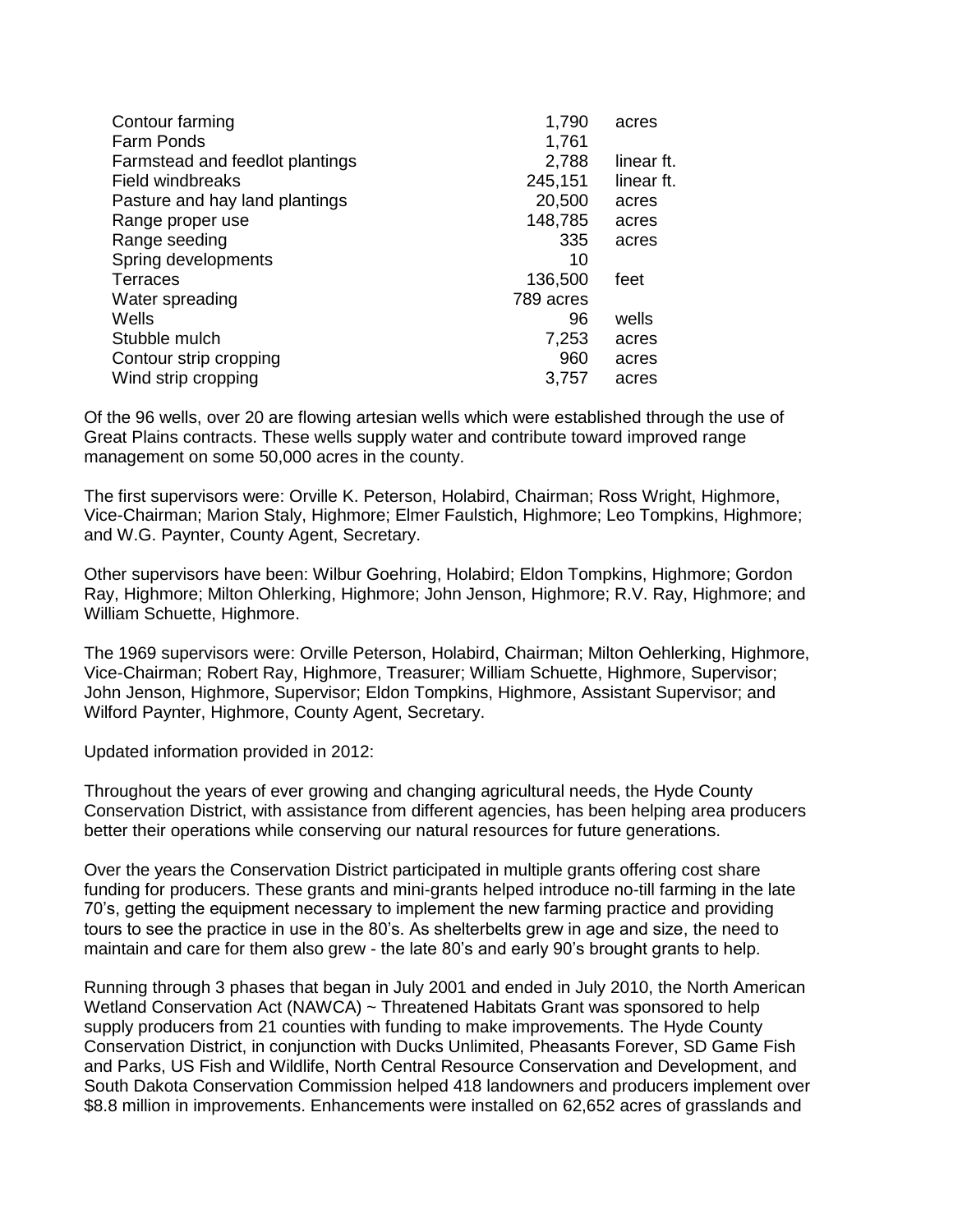wetlands including 23 rural water hook-ups, 188,381 linear feet of pipeline, and over 100 water tanks holding 105,447 gallons of water. Due to the great success of the first three phases, a fourth phase named the Missouri Coteau Grassland Project was started in July 2010 and is projected to put another \$250,000 in conservation practices on the land.

The Conservation District, realizing the need to bring new life to aging shelterbelts, partnered with Hand County in 2006, offering the Hand/Hyde Enhancement Project Grant. This grant offered a 50 percent cost share to producers in the two counties to help 'beef up' aging belts or install new belts that weren't eligible for cost share from any other programs. Helping 40 producers with 24.9 acres of renovations, 74.1 acres of new plantings and 120,510 linear feet of fabric applied, the grant was considered a success and a second phase was started in 2010.

In 2009, the Conservation District, in partnership with U.S. Geological Survey and SDACD, applied for the Google Earth Watershed Interface grant. This grant provided funding to interface the South Dakota Watershed Boundary Dataset with Google Earth, making it possible for anybody to learn more about their watershed and the surrounding environment via the internet.

While the needs of the Conservation District's producers grew, so did the need to have personnel in the office as well as services provided through the Conservation District. In 1981, Doris Rubendall was hired through the Green Thumb, Inc program. Doris was a 'green thumb' employee through 1988 until January 1989 when funding was supplemented by the county to help pay for Doris' wages. Doris worked for the Hyde County Conservation District until she retired in December 2006, after providing 25 years of service. In 2000 a District Technician was hired to help producers and landowners plan their tree plantings, complete field work and provide any necessary follow up.

To help the area's producers and landowners implement conservation practices, the Conservation District has purchased a 12' Truax Grass Drill, 20' John Deere No-Till Drill, and 45' Summers Land Roller. Since the Truax Grass Drill was purchased in 1999, 7,237.2 acres have been seeded to grass. The JD Drill was purchased in the fall of 2010 and has been utilized mostly for cover crops. Since that time, over 1200 acres have been covered. Anybody who is familiar with Hyde County knows we have some rough terrain and a lot of rocks. The Land Roller has been an 'equipment saver' rolling rocks down in alfalfa fields and helping to roll in the area's 'new hot crop,' soybeans. The first year of use saw over 1000 acres rolled and already a waiting list for next year.

Since the Conservation District was established in 1953, 6,145.5 acres of trees have been planted, which translates into 2,773,579 trees! With the introduction of fabric in 1997, producers saw the competition for moisture from weeds and grass decrease dramatically and the Conservation District found themselves busier. Since 1997, 2.9 million feet of fabric, or 565 miles of fabric have been installed.

With all the changes taking place, the Conservation District knew education of both producers and youth were vital to the future of conservation. Every year, the Conservation District has honored producers who implement sound conservation practices on their land with a Soil and Moisture Award or the Tree Care Award. The winners of the Soil and Moisture Award are invited to attend the Soil and Moisture Clinic put on every other year in Brookings at South Dakota State University. The Conservation District also offers scholarships to help defray costs to those that are interested in attending educational opportunities such as the Grazing School, Soil and Moisture Days, Rangeland Days, Youth Conservation Camps or other venues that teach about conservation.